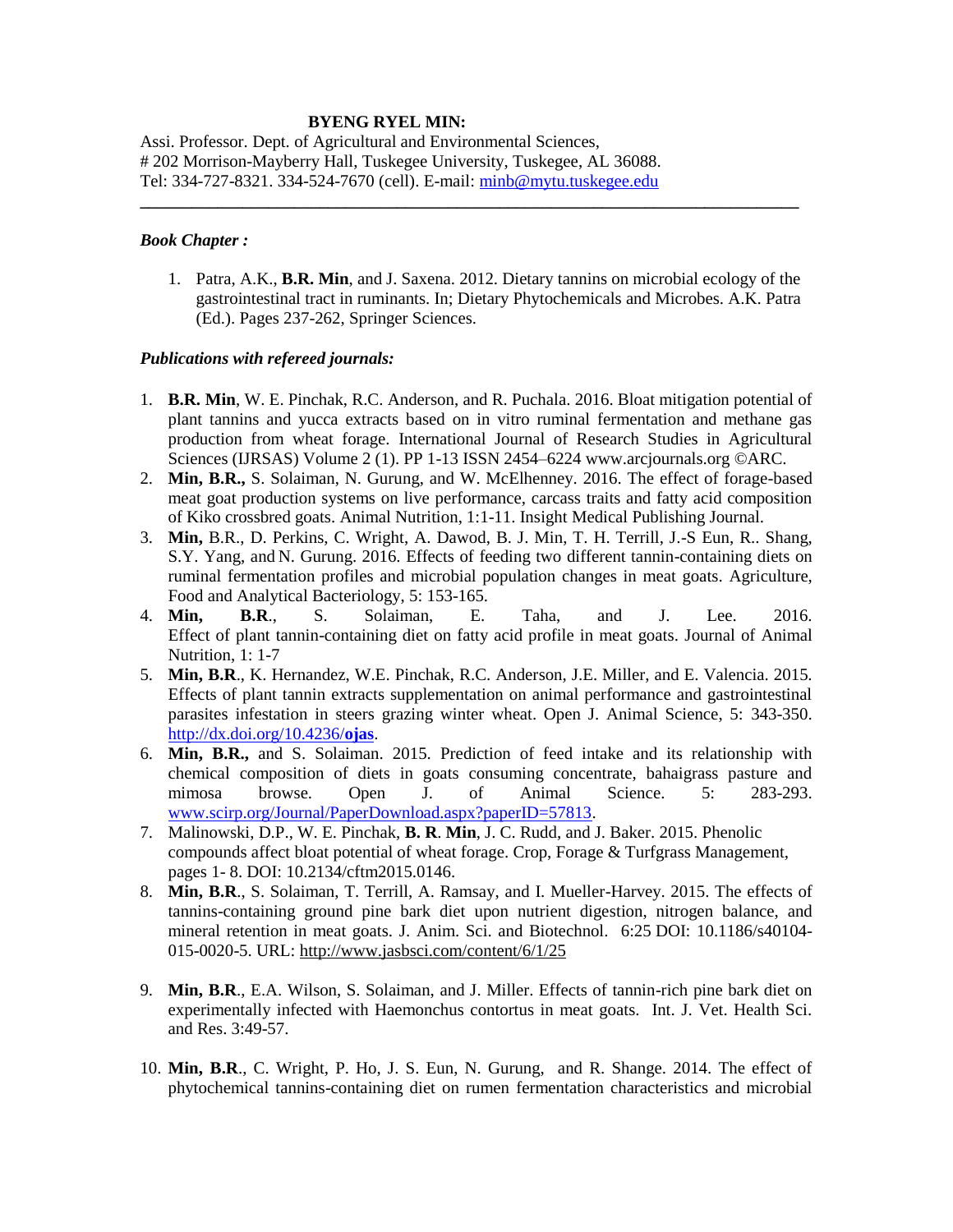diversity dynamics in goats using 16S rDNA amplicon pyrosequencing. Agric. Food Anal. Bacteriol. 4:195-211.

- 11. **Min, B.R.,** S. Solaiman, R. Shange and J.-S. Eun. 2014. Gastrointestinal bacterial and methanogenic Archaea diversity dynamics associated with condensed tannins-containing pine bark diet in goats using 16S rDNA amplicon pyrosequencing. International Journal of Microbiology. Volume 2014, Article ID 141909, 11 pages. [http://dx.doi.org/10.1155/2014/141909.](http://dx.doi.org/10.1155/2014/141909)
- 12. [Pitta, D.W.,](http://www.scopus.com/authid/detail.url?authorId=36958322900&eid=2-s2.0-84905695108) [Pinchak, W.E.,](http://www.scopus.com/authid/detail.url?authorId=6602575703&eid=2-s2.0-84905695108) [Dowd, S.,](http://www.scopus.com/authid/detail.url?authorId=25627491800&eid=2-s2.0-84905695108) [Dorton, K.](http://www.scopus.com/authid/detail.url?authorId=6507500742&eid=2-s2.0-84905695108), [Yoon, I.](http://www.scopus.com/authid/detail.url?authorId=55785976500&eid=2-s2.0-84905695108), **[Min, B.R.](http://www.scopus.com/authid/detail.url?authorId=7202931977&eid=2-s2.0-84905695108)**, [Fulford, J.D.,](http://www.scopus.com/authid/detail.url?authorId=9435028300&eid=2-s2.0-84905695108) [Wickersham, T.A.,](http://www.scopus.com/authid/detail.url?authorId=6507380901&eid=2-s2.0-84905695108) and [Malinowski, D.P.](http://www.scopus.com/authid/detail.url?authorId=6701862362&eid=2-s2.0-84905695108) 2014. Longitudinal shifts in bacterial diversity and fermentation pattern in the rumen of steers grazing wheat pasture. Anaerobe, 30: 11-17.
- 13. Dawod, A. and B.R. Min. 2014. Effect of puerperal metritis on Holstein cows productive, reproductive and culling rate. American Journal of Animal and Veterinary Sciences. 9:162- 169.
- 14. Noviandi, C. T., J.-S. Eun, M. D. Peel, B. L. Waldron, **B. R. Min**, D. R. ZoBell, and R. L. Miller. 2013. Effects of energy supplementation in pasture forages on in vitro ruminal fermentation characteristics in continuous cultures. The Professional Animal Scientist. 30:1-2
- 15. Noviandi, C. T., J.-S. Eun, M. D. Peel, B. L. Waldron, **B. R. Min**, D. R. ZoBell, and R. L. Miller. 2013. Comparison of alfalfa, birdsfoot trefoil, and cicer milkvetch in combination with 25, 50, or 75% tall fescue in a continuous culture system. The Professional Animal Scientist. 30(1):
- 16. **Min, B. R**., Pinchak, W.E., C. Hernandez, and M. E. Hume. 2013. Grazing activity and ruminal bacterial population associated with frothy bloat in steers grazing winter wheat. The Professional Animal Scientist. 29: 179-187.
- 17. Anderson, R.C., M. Vodovnik, **B. R. Min**, W.E. Pinchak, N.A. Krueger, R.B. Harvey and D.J. Nisbet. 2012. Bactericidal effect of hydrolysable and condensed tannin extracts on *Campylobacter jejuni in vitro*. Folia Microbiol. 57:253–258.
- 18. **Min, B.R.,** W. E. Pinchak, K. Hernandez, C. Hernandez, M. E. Hume, E. Valencia, and J. D. Fulford. 2012. The effect of plant tannins supplementation on animal responses and *in vivo*  ruminal bacterial populations associated with bloat in heifers grazing wheat forage. The Professional Animal Scientist. 28:464-472.
- 19. **Min, B.R.**, S. Solaiman, N. Gurung, J. Behrends, J.-S. Eun, E. Taha, and J. Rose. 2012. Effects of pine bark supplementation on performance, rumen fermentation, and carcass characteristics of Kiko crossbred male goats. Journal of Animal Science. 90: 3556-3567.
- 20. Solaiman, S., **B.R. Min**, N. Gurung, and J. Behrends. 2012. Effects of breed and stage of growth on feed intake, growth performance, and carcass traits of purebred Boer and Kiko goat kids. Journal of Animal Science. 90: 2092-2108.
- 21. Dschaak, C. M., C.M. Williams, M.S. Holt, J.-S. Eun, A.J. Young, and **B.R. Min**. 2011. Effects of supplementing condensed tannin extract on intake, digestion, ruminal fermentation, and milk production of lactating dairy cows. J. Dairy Sci.94:2508- 2519.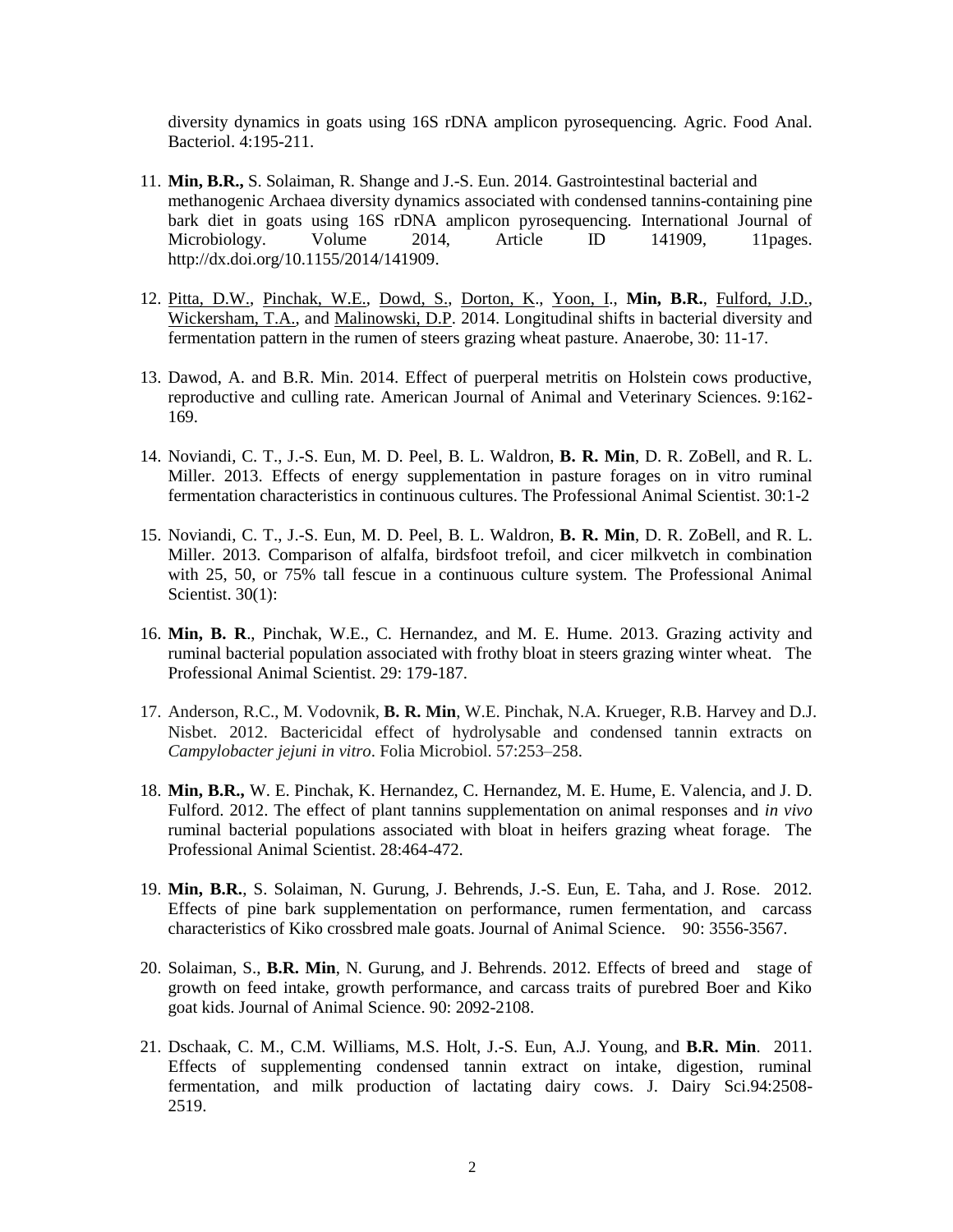- 22. Leick, C.M., J.M. Behrends, S.G. Solaiman, P.R. Broadway, **B.R. Min**, and W.B. Mikel. 2012. Sensoryproperties and instrumental texture analysis of chevon patties from intact male Boer and Kiko goats harvested at four endpoints. Meat Science 91: 215-222.
- 23. Utierrez-Ba n<sup>n</sup> uelos, H., W.E. Pinchak, B.R. Min, G.E. Carstens; R.C. Anderson; L. O. Tedeschi, W. K. Krueger, N. A. Krueger, P.A. Lancaster, R. R. Gomez. 2011. Effects of feedsupplementation and hide-spray application of two sources of tannins on enteric and hide bacteria of feedlot cattle. J. Environ. Sci. and Health, Part B: Pesticides, Food Contaminants, and Agricultural Wastes. 46: 360-365.
- 24. Williams, C.M., J.-S. Eun, J.W. MacAdam, A.J. Young, V. Fellner, and **B.R. Min**. 2011. Effects of forage legumes containing condensed tannins on methane and ammonia production in continuous cultures of mixed ruminal microorganisms. Animal Feed Science and Technology. 166-167, 364-372.
- 25. McAdam, J.W., R.E. Ward, T.C. Grigs, **B.R. Min**, and G. E. Aiken. 2011. Case study: Average daily gain and blood fatty acid composition of cattle grazing the non- bloating legumes birdsfoot trefoil and cicer milkvetch in the mountain west. The Professional Animal Scientist. 27:574-583.
- 26. Malinowski, D.P., D.W. Pitta, W.E. Pinchak, **B.R. Min** and Y.Y. Emendack. 2011. Effect of nitrogen fertilisation on diurnal phenolic concentration and foam strength in forage of hard red wehat (*Triticum aestivum* L.) cv. Cutter. Crop and Pasture Science 62: 656-665.
- 27. Solaiman, S., C. Kerth, K. Willian, **B. R. Min**, C. Shoemaker, W. Jones, D. Bransby. 2011. Growth Performance, Carcass Characteristics and Meat Quality of Boer-Cross Wether and Buck Goats Grazing Marshall Ryegrass. Asian-Aust. J. Anim. Sci., 24 351-357.
- 28. Malinowski, D.P., D.W. Pitta, W.E. Pinchak, **B.R. Min** and Y.Y. Emendack. 2011. Effect of nitrogen fertilisation on diurnal phenolic concentration and foam strength in forage of hard red wehat (*Triticum aestivum* L.) cv. Cutter. Crop and Pasture Science 62: 656-665.
- 29. Solaiman, S., C. **B. R. Min**, N. Gurung, J. Behrends, and E. Taha. 2011. Assessing feed intake, growth performance, organ growth, and carcass characteristics of purebred boer and kiko male kids fed high concentrate diet. Small Ruminant Research 98: 98-101.
- 30. Solaiman, S., Thomas, J., Dupre, Y., **Min, B.R**., Gurung, N., Terril, T.H., and Haenlein, G.F.W. 2010. Effect of feeding sericea lespedeza (*Lespedeza cuneata*) on growth performance, blood metabolities, and carcass characteristics of Kiko crossbred male kids. Small Ruminant Research. 93:149-156.
- 31. Krueger, W.K., Gutierrez, H., Carstens, G.E., **Min, B.R**., Pinchak, W.E., Gomez, R.R., Anderson, R.C., Krueger, N.A., and Forbes, T.D.A. 2010. Effects of dietary tannin source on performance, feed efficiency, ruminal fermentation, and carcass and non- carcass traits in steers fed high-grain diet. Animal Feed Science and Technology. 159:1-9.
- 32. Pitta, D.W., Pinchak W.E., Dowd, S.E., Osterstock, J., Gontcharova, V., Youn, E., Dorton, K., Yoon, I., **Min, B.R**., Fulford, J.D., Wickersham, T.A., Malinowski, D.P. 2010. Rumen bacterial diversity dynamics associated with changing from bermudagrass hay to grazed winter wheat diets. Microbial Ecology. 59:511-522.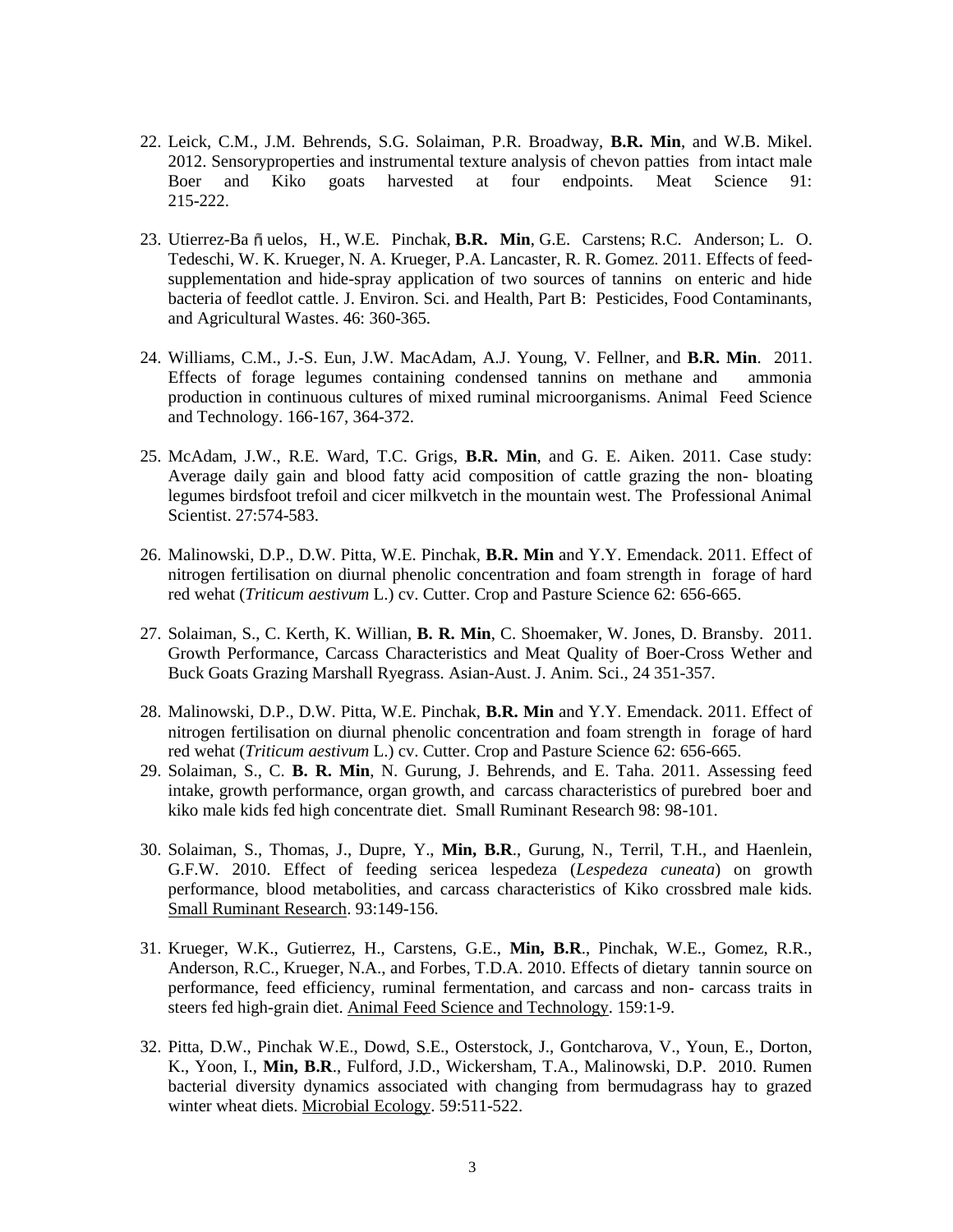- 33. Williams, C.M., J.S. Eun, C.M. Dschaak, J.W. MacAdam, **B.R. Min**, and A.J. Young. 2010. In vitro ruminal fermentation characteristics of birdsfoot trefoil (*Lotus corniculatus* L.) hay in continuous cultures. The Professional Animal Scientist 26: 570-576.
- 34. Williams, C.M., J.S. Eun, C.M. Dschaak, J.W. MacAdam, **B.R. Min**, and A.J. Young. 2010. In vitro ruminal fermentation characteristics of birdsfoot trefoil (*Lotus corniculatus* L.) hay in continuous cultures. The Professional Animal Scientist 26: 570-576.
- 35. **Min, B.R**., Pinchak, W.E, Anderson, R.A. and Hume, M.E. 2008. *In vitro* bacterial growth and *in vivo* rumen microbiota populations associated with potential bloat dynamics in steers grazing winter wheat. Journal of Animal Science 84: 2873-2882.
- 36. **Min**, B.R. W.E. Pinchak, R. Merkel, S. Walker, G. Tomita, and R.C. Anderson. 2008. Comparative antimicrobial activity of tannin extracts from perennial plants on mastitis pathogens. Scientific Research and Essay 3:66-73.
- 37. **Min**, B.R., W.E. Pinchak, R. C. Anderson, and T.R. Callaway. 2007. Effect of tannins on the *in-vitro* growth of *Escherichia coli* O157:H7 and *in vivo* growth of generic *Escherichia coli* excreted from steers. Journal of Food Protection 70:543-550.
- 38. **Min, B.R.**, Pinchak, W.E., and Fulford, J.D. 2007. *In vitro* and *in vivo* rumen fermentation and gas production: influence of corn and mineral oils and their bloat potential. Animal Feed Science and Technology 133:192-205.
- 39. **Min, B.R**., Tomita, G. and Hart, S.P. 2007. Effect of subclinical intramammary infection on somatic cell counts and chemical composition of goat's milk. Journal of Dairy Research 74:1-7.
- 40. **Min, B.R**., W. E. Pinchak, R. C. Anderson, J. D. Fulford and R. Puchala. 2006. Effect of condensed tannins supplementation level on weight gain and *in vitro* and *in vivo* bloat precursors in steers grazing winter wheat. Journal of Animal Science 84: 2546-2554.
- 41. **Min, B. R.,** W.E. Pinchak, R. C. Anderson, and M. E. Hume. 2006. In vitro bacterial growth and in vivo ruminal microbiota populations associated with bloat in steers grazing wheat forage. J. Anim. Sci. 84: 2873-2882.
- 42. Sij, J., Pinchak, W. Ott, J. **Min, B**.**R**., Malinowski, and D. Robinson. 2006. Returns mixed on wheat pasture response to N and maintenance P in wheat/stocker systems. Fluid Journal 14 (3): 8-10.
- 43. **Min, B.R.,** Pinchak, W.E., Fulford, J.D., and Puchala, R. 2005. Wheat pasture bloat dynamics, in vitro ruminal gas production and potential bloat mitigation with condensed tannins. Journal of Animal Science 83:1322-1331.
- 44. **Min, B.R**., Hart, S.P., Sahlu, T. and Satter, L.D. 2005. The effect of diets on milk production, composition, and on lactation curves in pastured dairy goats. Journal of Dairy Science 88:2604-2615.
- 45. Puchala, R., **Min, B.R**., Goetsch, A.L., and Sahlu, T. 2005. The effect of a condensed tannin-containing forage on methane emission by goats. Journal of Animal Science 83:182-186.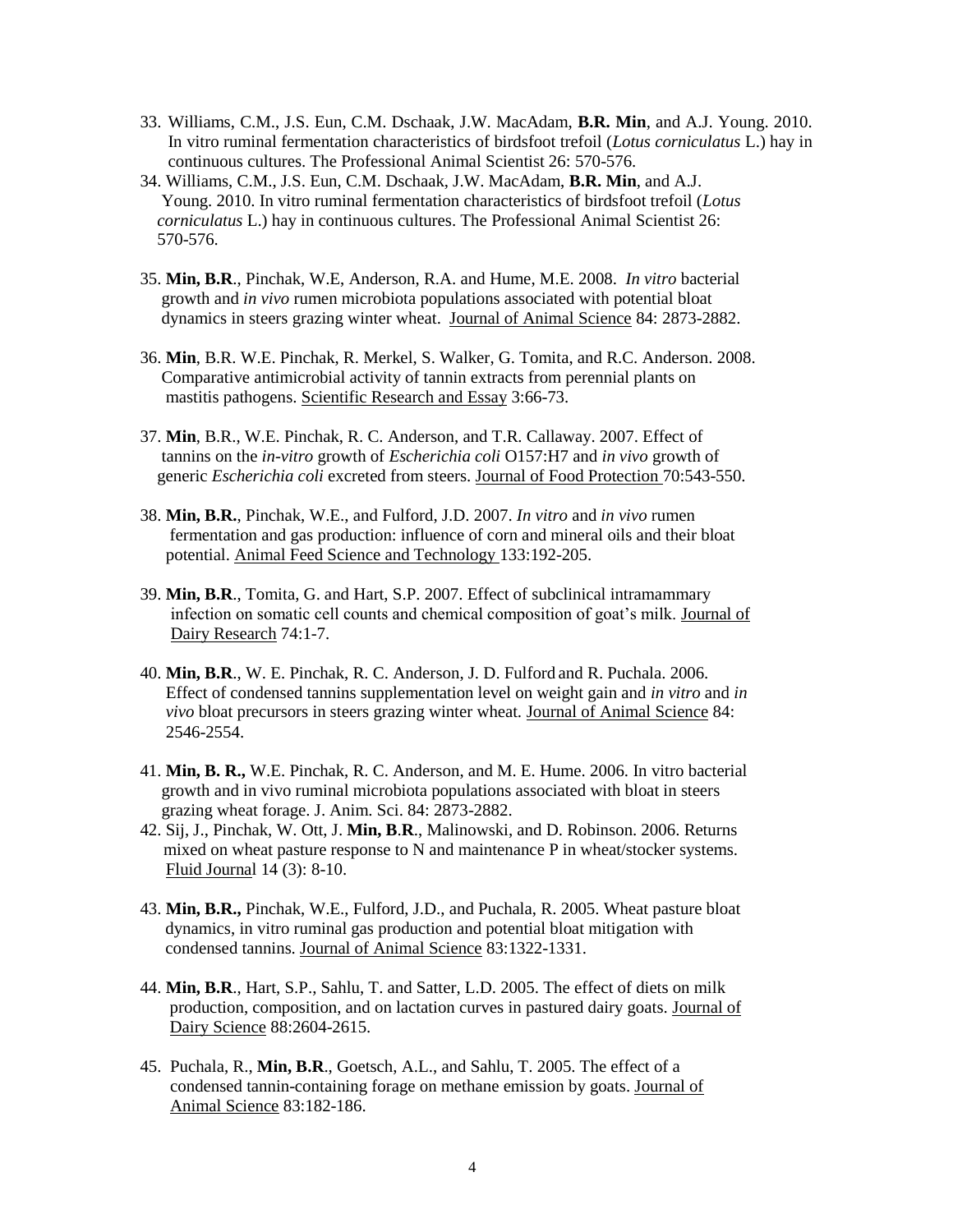- 46. **Min, B.R**., Attwood, G.T., McNabb, W.C., Molan, A.L., and Barry, T.N. 2005. The effect of condensed tannins from *Lotus corniculatus* on the proteolytic activities and growth of rumen bacteria. Animal Feed Science and Technology 121:45-58.
- 47. **Min, B.R.**, Hart, S.P., Tomita, G., Loetz, E. and Sahlu, T. 2005. The effect of condensed tannins on gastrointestinal parasite control in Angora Does. Veterinary Parasitology 130:105-113.
- 48. **Min, B.R.,** Pinchak, W.E., Fulford, J.D., and Puchala, R. 2005. Effect of feed additives on *in vitro* and *in vivo* rumen characteristics and frothy bloat dynamics in steers grazing wheat pasture. Animal feed Science and Technology 122-123:615- 625.
- 49. Soryal, K.A., Zeng, S.S., **Min, B.R.**, and Hart, S.P. 2004. Effect of feeding treatments and lactation stages on composition and organoliptic quality of goat milk Domiati cheese. Small Ruminant Research 52:109-116.
- 50. **Min, B.R.,** Pomroy, W., Hart, S.P. and Sahlu, T. 2004. The effect of short-term consumption of a forage containing condensed tannins on gastro-intestinal nematode parasite control in grazing wether goats. Small Ruminant Research 51:279-283.
- **51. Min, B.R.** 2004. The effect of plant tannins on the nutrition and health of livestock and humans (Invited Paper). Proc. of the  $2<sup>nd</sup>$  Annual Medical and Aromatic Plants Symposium. USDA/ARS/MSU, Beckly, WV.
- 52. Joemat, R., Goetsch, A.L., Horn, G.W., Sahlu, T., Puchala, R., **Min, B.R.**, Luo, J. and Smuts, M. 2004. Growth of yearling meat goat doelings with changing plane of nutrition. Small Ruminant Research 52:127-135.
- 53. **Min, B.R**., Barry, T.N., Attwood, G.T. and McNabb, W.C. 2003. The effect of condensed tannins on the nutrition and health of ruminants fed fresh temperate forages: a review. Animal Feed Science and Technology 106: 3-19.
- 54. Soryal, K.A., Zeng, S.S. **Min, B.R.**, Hart, S.P. and Tesfai.K. 2003. Fatty acid profiles of goat milk and domiati cheese as affected by pasture feeding and stage of lactation. Journal of Food Lipids 10 (3): 219-236.
- 55. **Min, B.R**. and Hart, S.P. 2003. Tannins for suppression of internal parasites (Invited Paper). Journal of Animal Science 81 (E. Suppl. 2): E102-E109.
- 56. **Min, B.R**., Attwood, G.T., Reilly, K., Sun, W., Peters, J.S., Barry, T.N., and McNabb, W.C. 2002. *Lotus corniculatus* condensed tannins decrease *in vivo* populations of proteolytic bacteria and affect nitrogen metabolism in the rumen of sheep. Canadian Journal of Microbiology 48:911-921.
- 57. Molan, A.L., Attwood, G.T., **Min, B.R**. and McNabb, W.C. 2001. The effect of condensed tannins from *Lotus pedunculatus* and *Lotus corniculatus* on the growth of proteolytic rumen bacteria in vitro and their possible mode of action. Canadian Journal of Microbiology 47:626-633.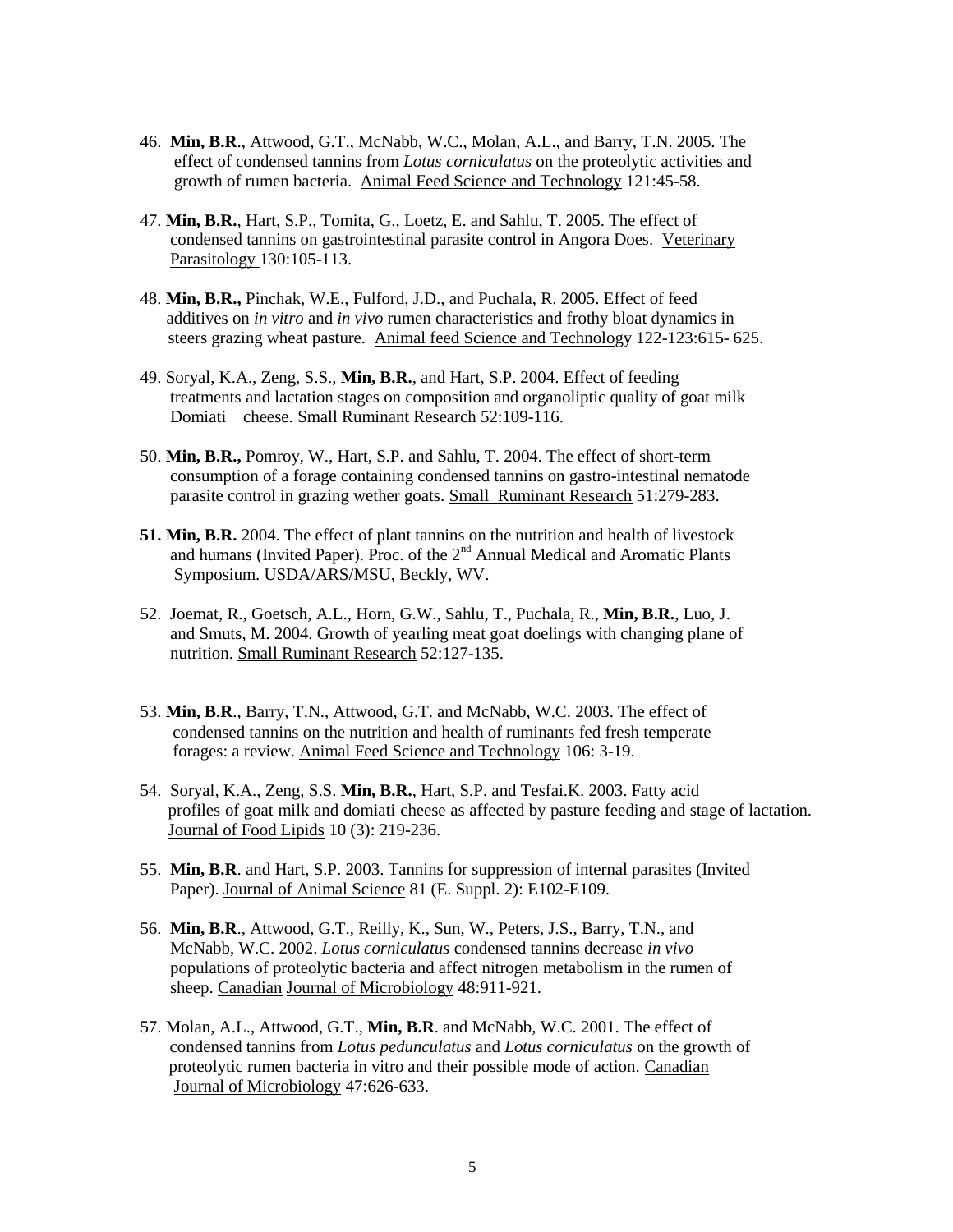- 58. **Min, B. R.,** McNabb, W.C., Peters, J. S. and Barry, T. N. 2000. Solubilization and degradation of ribulose-1,5-bisphosphate carboxylase (Rubisco) protein from white clover (*Trifolium repens*) and *Lotus corniculatus* by rumen micro-organisms and the effect of condensed tannins on these process. Journal of Agricultural Science, Cambridge 134:305-317.
- 59. Molan, A.L., Waghorn, G.C., **Min, B.R. and** McNabb, W.C. 2000. The effect of condensed tannins from the seven herbages on *Trichostrongylus colubrifomis* larval migration in vitro. Folia Parasitologica 47:39-44.
- 60. **Min, B.R.**, Fernandez, J.M., McNabb, W.C., Kemp, P.D., McDoland, M.F. and Barry, T.N. 2001. The effect of condensed tannins in *Lotus corniculatus* upon reproductive efficiency and wool production in ewes during autumn. Animal Feed Science and Technology 92:185-202.
- 61. **Min, B.R.,** McNabb, W.C., Barry, T.N., Kemp, P.D., Waghorn, G.C. and McDonald, M.F. 1999. The effect of condensed tannins on reproductive efficiency and wool production in sheep grazing *Lotus corniculatus*. Journal of Agricultural Science, Cambridge 132:323-334.
- 62. Barry, T.N., McNabb, W.C., Kemp, P.D., Waghorn, G.C. **Min, B.R.** & Luque, A. 1999. The effect of condensed tannins in *Lotus corniculatus* upon reproductive efficiency and wool production in sheep during late summer and autumn. Proc. of New Zealand Grassland Association 61:51-55.
- 63. **Min, B.R.**, Barry, T.N., McNabb, W.C. and Kemp, P.D. 1998. The effect of condensed tannins on the production of wool and on its processing characteristics in sheep grazing *Lotus corniculatus*. Australian Journal of Agricultural Research 49: 597-605.
- 64. **Min, B.R**., Barry, T.N., Wilson, P. & Kemp, P.D. 1997. The effect of grazing chicory (*Cichorium intybus*) and birdsfoot trefoil (*Lotus corniculatus*) on venison and velvet production by young red and hydride deer. New Zealand Journal of Agricultural Research 40:335-347.
- 65. Chang, M.B., Lee, S.S. and **Min, B.R**. 1994. Studies on the cellulolytic enzymes in the rumen of Korean native goats for the improvement of roughage usage. Korean Journal of Animal Nutrition and Feed 18 (4):297-307.

**\_\_\_\_\_\_\_\_\_\_\_\_\_\_\_\_\_\_\_\_\_\_\_\_\_\_\_\_\_\_\_\_\_\_\_\_\_\_\_\_\_\_\_\_\_\_\_\_\_\_\_\_\_\_\_\_\_\_\_\_\_\_\_\_\_\_\_\_\_\_\_**

# *Web Publication*

- 1. **Timely topic**: June 2014 Min, B.R. 2014. Pine bark and other natural dewormers for small ruminants. American Consortium for Gastrointestinal Parasites Control.<http://www.wormx.info/index.html> **2. Impact Statement**
- Min, R.R. 2014. Sustainable methods for managing internal parasites in small ruminants: natural dewormers. Academic Affairs/Agriculture and Natural Sciences/ ARD Impact Statement.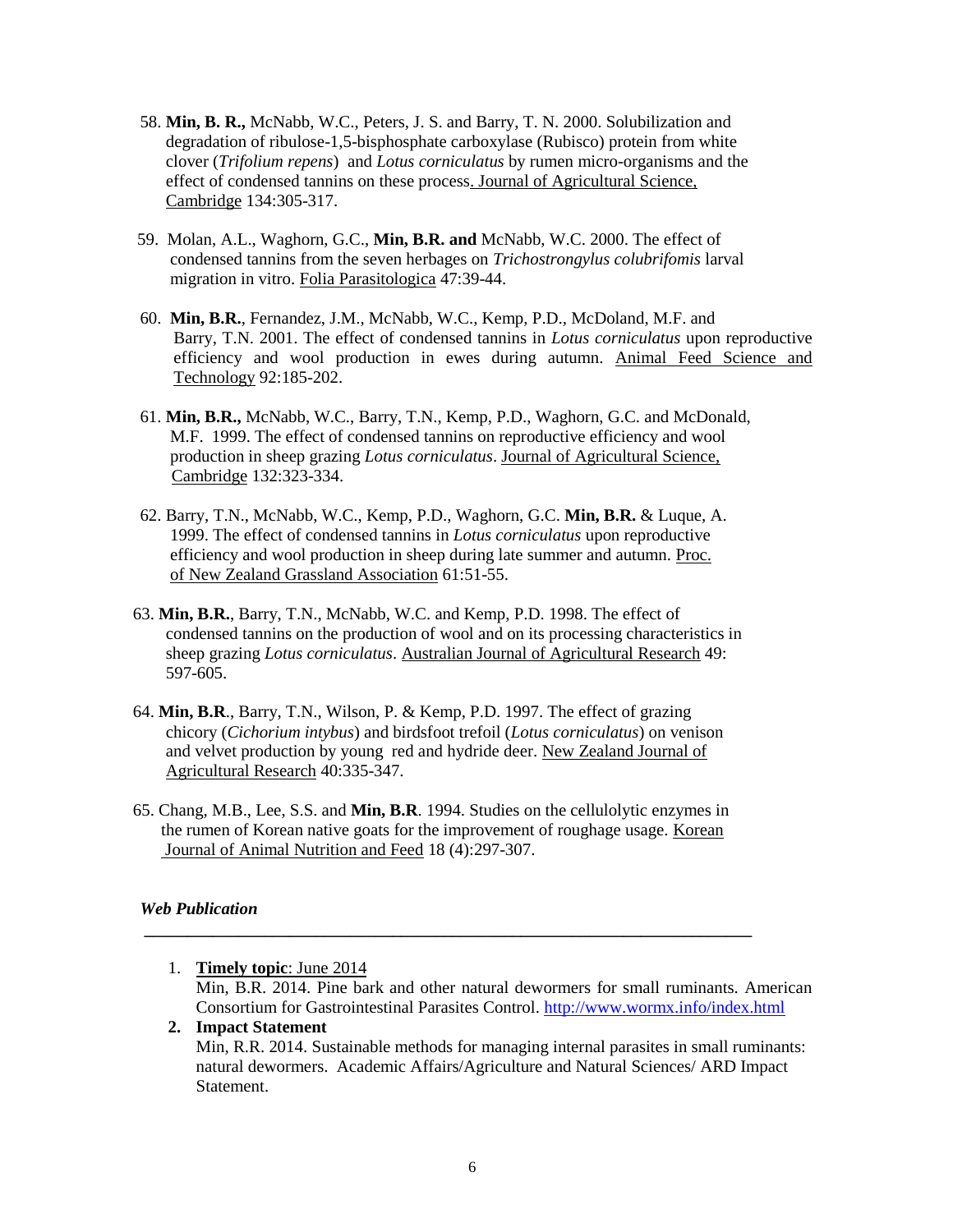## *CONFERENCE AND FIELD DAY PAPERS;*

- <sup>1.</sup> Condensed tannins-induced gene expression in meat goats: A pilot study. 2016. B.R. Min, C. Wright, D. Perkins, M. Mienaltowski, A. Dawod, T. Terrill, and N. Gurung. J. Anim. Sci. (Suppl. 2). SRP 12692.
- 2. Sustainable Livestock Production through Year-Round Forage Production and Grazing Management. 2016. Karki, U., S. Bambo, N. Gurung, L. Karki, B. R. Min, E. Jolley, A. Kumi, A. Elliott, and J. Moore. Southern Sustainable Agricultural Worker Group conference, Kentucky.
- 3. Composition and Quality Assessment of the Woodland Browse Species and Goats' Performance Study under Woodland. 2016. R. Khatri, U. Karki, Y. Karki, N. Gurung, B. Min. Journal of Animal Science (E. Supl. 2).
- 4. Effects of mixing two different tannin-containing diets to evaluate rumen fermentation and microbial population changes in goats. 2015. D. Perkins, B.R. Min, C. Wright, N. Gurung, T. Terrill, J.S. Eun, W.H. McElhenney, R. Shange, and Y. Uyeno. 2015. J. Animal Science, (Esuppl. 1): 88: W479.
- 5. Effects of feeding varying levels of deoiled distillers grains with soluble on dry matter intake, rumen fermentation, blood chemistry profile, growth, feed efficiency, and carcass quality of meat goats. 2015. J.G. Scott, N. Gurung, B.R. Min, E.G. Rhoden, and W.H. McElhenney. J. Animal Science, (E-suppl. 1): 88: 180.
- 6. Fatty acids composition of different fat depots from meat goats supplemented with tanninrich pine bark. B.B. Lemma, J.H. Lee, B. R. Min, G. Kannan, and B. Kouakou. 2015. J. Animal Science, (E-suppl. 1): 88: M455.
- 7. Influence of dietary condensed tannins from pine bark and/or sericea lespedeza on chemical composition and quality of goats meat. 2015. T. Witherspoon, J.H. Lee. B.B. Lemma, B.R. Min, G. Kanna, and B. Kouakou. 2015. J. Animal Science, (E-suppl. 1): 88: M456.
- 8. Fatty acids composition of different fat depots from meat goats supplemented with either tannin-rich pine bark and sericea lespedeza alone or in combination. 2015. C.R. Alfred, J.H. Lee, T. Witherspoon, B.B. Lemma, B.R. Min, G. Kannan, and B. Kouakou. 2015. J. Animal Science, (E-suppl. 1): 88: M457.
- 9. In vitro ruminal metabolism of a lactation dairy diet supplemented with virgin coconut oil and pine bark extract in continuous cultures. 2015. S. Y. Yang, R. W. S. Ningrat, K. Neal, B. R. Min, and J.-S. Eun. J. Animal Science, (E-suppl. 1): 88: T384.
- 10. Quality parameters of goat meat as influenced by dietary condensed tannins from pine bark. 2015. J.O. Jones, H.H. Lee, B.R. Min, G. Kannan, and B. Kouakou. 2015. J. Animal Science, (E-suppl. 1): 88: W489.
- 11. Selected browse species: Initial growth performance. R. khatri, U. Karki, J. Byrd, A. Kumi, L. Karki, and B.R. Min. 72nd Professional Agricultural Conference, Tuskegee University, Tuskegee, AL.
- 12. The effects of combining condensed tannin-rich diets from sericea lespedeza pellets and pine bark powder on experimentally infected goats with drug-resistant *Haemonchus contortus*, body weight gain, and carcass quality in meat goats. 2015. C. Wright, B. R. Min, T. H. Terrill, D. Perkins, T. Vines, W. H. McElhenney, N. K. Gurung, D. S. Kommuru, and S. Howell. Journal of Animal Science (E. Supl. 2). 109
- 13. Assessment of the effect of plant tannins on rumen fermentation and gut microbial diversity in goats using 16S rDNA amplycon pyrosequencing.2014. Min, B.R., C. Wright, P. Ho, J. S. Eun, N. Gurung, and R. Shang. 2014. Journal of Animal Science, (E. Suppl.1): 1860 W319.
- 14. Fatty acid profile and oxidative stability of carcass fat from meat goats fed grass-legume forage diets. 2014. Min, B.R., Journal of Animal Science (E. Supl. 1) 1106:W093.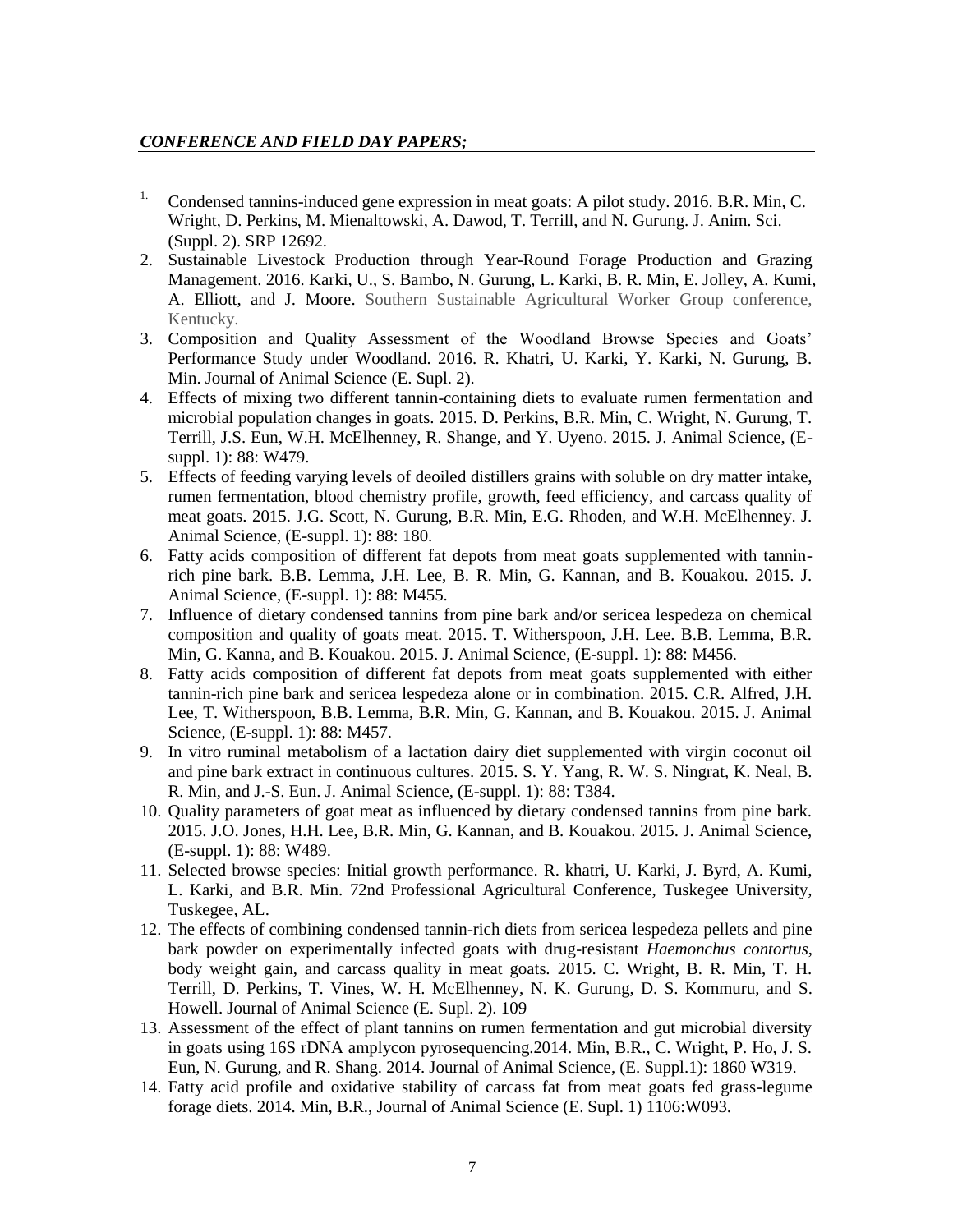- 15. Assessment of in vitro fermentation characteristics of lactation dairy diets consisting of orchardgrass or birdsfoot trefoil pasture forages with different supplements using continuous culture. Christensen, R. G., A. J. Young, J.S. Eun, J.W. MacAdam, and B.R. Min. Journal of Animal Science, (E. Suppl.1): 1105, W092.
- 16. Sustainable Year-Round Forage System for Goat Production in Southern USA. 2014. B.R. Min, S. Solaiman, N. Gurung, W. McElhenny. J. Animal Science. 105. E-suppl.2.
- <sup>17</sup>. Inhibitory effects of mint oils alone or combining with tannin extract against foodborne pathogens. 2014. B. J. Min, B. R. Min, and J. H. Lee. J. Anim. Sci. 91: (E-Suppl. 1), TH223.
- 18. The Effects of a Tannin-rich Pine Bark Pellet Diet on Parasitic Nematodes Infections and Carcass Characteristics of Grazing Meat Goats. 2014. Reynolds, D., B.R. Min, O. Bolden-Tiller, N. Gurung, W. McElhenny, E. Rhoden, J. E. Miller, J.H. Lee, and J. K. Shin. J. Animal Science. 33. E-Suppl. 2.
- 19. On-Farm Evaluation of Alternative Parasite Prevention and Control Approaches in Meat Goats. 2013. **B. R. Min,** A. Elliott, and N. Gurung. National Goat Conference. Greensboro, NC.
- 20. Gastrointestinal bacterial and methanogenic archaea diversity in response to feeding condensed tannins-containing pine bark diet to goats using 16S rDNA amplicon pyrosequencing. 2013. B. R. Min, S. Solaiman, R. Shange, and J. S. Eun. J. Anim. Sci. Vol. 91, E-Suppl. 2/J. Dairy Sci. Vol. 96, E-Suppl. 1 pp. 795.
- 21. The effects of condensed tannin-rich pine bark diet on gastrointestinal parasite infection in meat goats. 2013. B. R. Min, S.Solaiman, A. Wilson, N. Gurung, and J. Miller. J. Anim. Sci. Vol. 91, E-Suppl. 2/J. Dairy Sci. Vol. 96, E-Suppl. 1 pp. TH381.
- 22. Fatty acid profile and lipid oxidation of meat goats fed varying levels of pine bark. 2013. Min, B.R., S. Solaiman, N. Gurung, and E. Taha. J. Anim. Sci. (E-supple. 2) 75.
- 23. Effects of silvopasture systems on ruminal fermentation and methanogen population in meat goats. 2012. Jasmyn, M., B.R. Min, A. Reys, O. Bolden-Tiller, N. Gurung, J. S. Eun, A. Kumi, and D. Alexander. Page 13 in The  $70<sup>th</sup>$  Annual Professional Agricultural Workers Conference (PAWC). Tuskegee University, AL.
- 24. Gastrointestinal methanogenic archaea diversity dynamics associated with condensed tannins-containing pine bark diet in goats using 16S DNA amplicon pyrosequencing. 2012. Anderson, S., B. R. Min, S. Solaiman, R. Shange, N. Gurung, A. Reyes, and O. Bolden-Tiller. Page 7 in The  $70<sup>th</sup>$  Annual Professional Agricultural Workers Conference (PAWC). Tuskegee University, AL.
- 25. Effect of feeding tannins-containing pine bark on growth performance, rumen fermentation, digestibility, blood metabolities, and carcass traits in Kiko-cross goats. **Min, B. R.**, and S. Solaiman. 2012. 11<sup>th</sup> International Goats Conference, Canary Isles, Spain, September 24-27.
- 26. Nutrient optimization for sustainable goat production systems in southern USA. S. Solaiman, and **B. R. Min**. 2012. 11<sup>th</sup> International Goats Conference, Canary Isles, Spain, September 24-27.
- 27. Effect of feeding tannin-containing pine bark on performance, parasite load and blood metabolites in goats. E.A. Wilson, S. Solaiman, **B.R. Min**, N. Gurung, W. McElhenney, and J. Miller. J. Anim. Sci. 91: (E-Suppl. 1) T391, 2012.
- 28. Impact of different stocking rates of goats under pine silvo pasture systems on undestroy biomass crown cover density, and animal productivity. I. Howard, A.S. Kumi, N. Gurung, U. Karki, R. Smith, S.G. Solaiman, W.H. McElenney, and **B.R.Min**. J. Anim. Sci. 91: (E-Suppl. 1) T371. 2012.
- 29. Assessment of chestnut tannin extract supplementation on animal performance and ruminal fermentation profiles in feedlot finishing diets. 2012. Seig, J. M., J.S. Eun, ZoBell, D.R., and **B.R. Min**. Proc. West. Am. Soc. Anim. Sci. 63.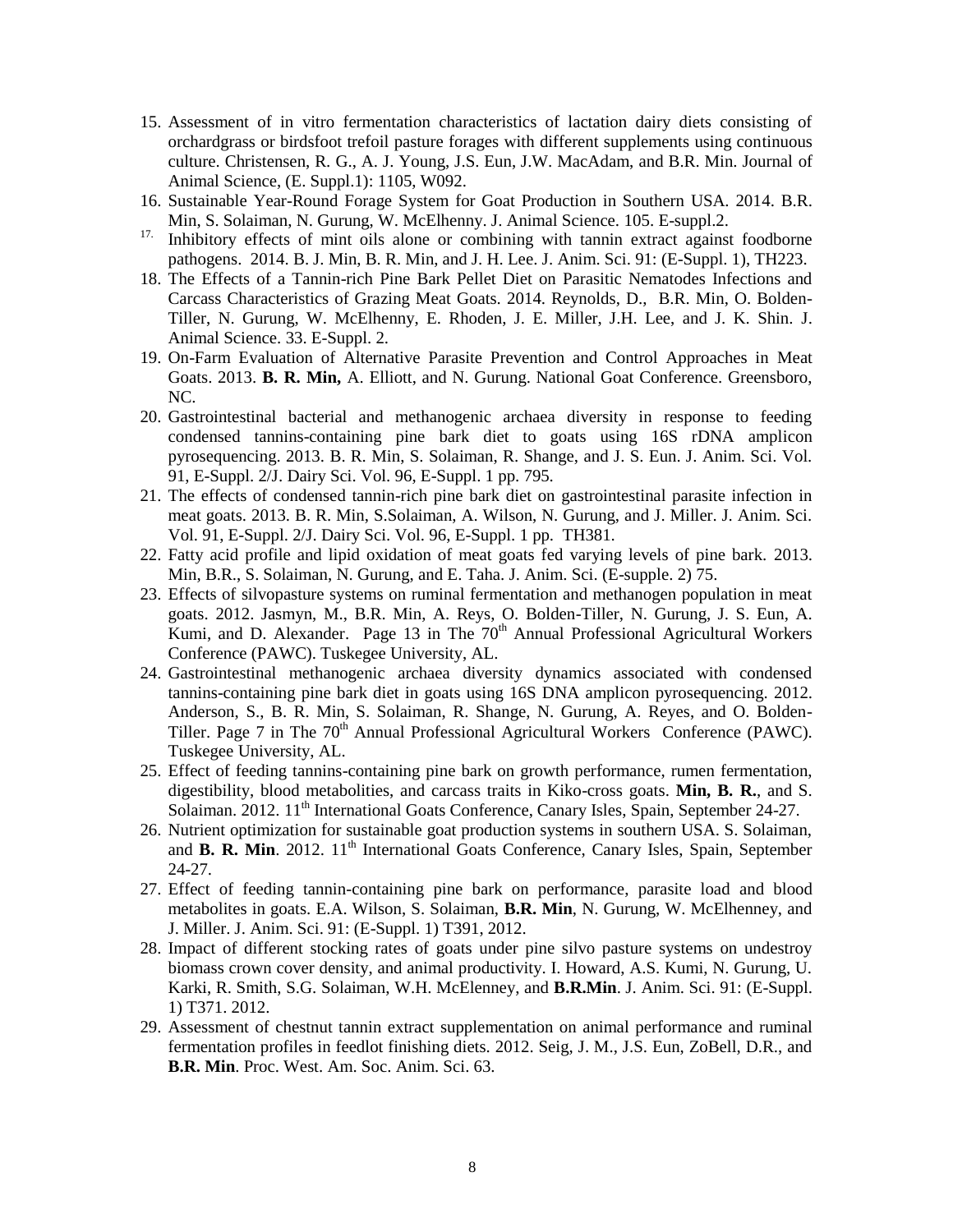- 30. Effect of tannins-containing pine bark as feed ingredient on dry matter intake, digestibility, nitrogen balance and mineral retention in goats. **Min, B.R**., S. Solaiman, E. Taha, and N. Gurung. J. Anim. Sci. 90: (E-Suppl. 2) 95. 2012.
- 31. Effect of feeding tannin-containing pine bark on fecal bacterial population and methane gas production in Kiko-cross goats. 2011. **B.R. Min,** S. Solaiman, R. Shange, and R. Ankumah. J. Anim. Sci. 89: (E-Suppl. 1) M427.
- 32. Effects of tannin extracts on *in vitro* growth of selected food-borne pathogenic bacteria. 2011. B.J. Min, **B.R. Min**, J.M. Sieg, J.S. Eun, D.R. ZoBell and D.C. Tice. J. Anim. Sci. 89: (E-Suppl. 1) M375.
- 33. Evaluation of crude glycerin on performance and carcass characteristics of growing meat goats. K.B. Tuoho, N.K. Gurung, S. Solaiman, **B.R. Min**, J.S. Eun, and W.H. McElhenney. J. Anim. Sci. 89: (E-Suppl. 1).
- 34. Tannin-free and tanniniferous legumes in lactating dairy diets affect *in vitro* ruminal fermentation characteristics and methane production by mixed ruminal microbiota in continuous cultures. Williams, C. M., J.-S. Eun, J. W. MacAdam, A. J. Young, V. Fellner, and **B. R. Min**. 2010. Page in 159 in Proceedings of the 4th International Conference on Greenhouse Gases and Animal Agriculture. Banff, Canada. Agriculture and Agri-Food Canada, Lethbridge, Canada.
- 35. Rumen bacterial diversity dynamics associated with changing from bermudagrass hay to grazed winter wheat diets. 2010. Pitta, D.W., W.E. Pinchak, S.E. Dowd, J. Osterstock, V. Gontcharova, E. Youn, K. Dorton, I. Yoon, **B.R. Min**, J.D. Fulford, T.A. Wickersham, and D.P. Malinowski. J. Anim. Sci. 88: (E-Suppl. 2) 1048.
- 36. Rumen bacterial population dynamics of steers grazing winter wheat forage and a yeast culture supplement. 2010. Pitta, D.W., W.E. Pinchak, S.E. Dowd, J. Osterstock, V. Gontcharova, E. Youn, K. Dorton, I. Yoon, **B.R. Min**, J.D. Fulford, T.A. Wickersham, and D.P. Malinowski. J. Anim. Sci. 88: (E-Suppl. 2) W357.
- 37. Solaiman, S., **B.R. Min**, N. Gurung, J. Behrends, E. Taha, and C.M. Hill, 2010. Effects of breed and slaughter endpoint on feed intake, growth performance, and carcass traits of purebred Boer and Kiko goat kids. J. Anim. Sci. 88 (E-Suppl. 2) T451.
- 38. Solaiman, S., **B.R. Min**, N. Gurung, J. Behrends, and E. Taha. 2010. Assessing feed intake, growth performance, organ growth, and carcass characteristics of pure breed Boer and Kiko male kids fed high concentrate diet. Int. Goats Conf., Brazil.
- 39. Krueger, W.K., H.G. Banuelos, W.E. Pinchak, **B.R. Min**, R.C. Anderson, G.E. Carsten, R.R. Gomez, and N.A. Krueger. 2008. Effect of added dietary tannins on animal performance, carcass traits, and methane producing activity in finishing calves. Journal of Animal Science 86: E-suppl. 2, W275, pp 286
- 40. **Min, B.R**., W.E. Pinchak, K. Hernandez, C. Hernandez, M.E. Hume, E. Valencia, and J.D. Fulford. 2008. Effects of tannins supplementation on animal growth and in vivo ruminal bacterial populations associated with bloat in heifers grazing wheat forage. Journal of Animal Science 86: E-suppl. 2, W247, pp 277.
- 41. **Min, B.R**., G. Giovanni, N. Garcia, E. Casarez, H.Y. Kim, M.K. Ho, J. Chang, L. Chang, C. Bae, and P. Dyer. 2008. Bacteroidales PCR for universal, human, hog, and ruminant fecal pollution markers. Journal of Animal Science, 86, E-suppl. 2. W174, pp 252.
- 42. **Min, B.R**., W.E. Pinchak, R.C. Anderson, and R. Puchala. 2007. The effect of plant tannins and yucca extracts on in vitro ruminal fermentation and methane gas production. Journal of Animal Science 85, (Suppl. 1) M200.
- 43. Pinchak, W.E., **B.R. Min**, D.P. Malinowski, J.W. Sij., J.D. Fulford, and R. Puchala. 2007. The effect of forage allowance and stage of growth on average daily gain, frothy bloat, and rate of ruminal in vitro gas production in steers grazing wheat pasture. Journal of Animal Science 85 (Suppl. 1) 412:531.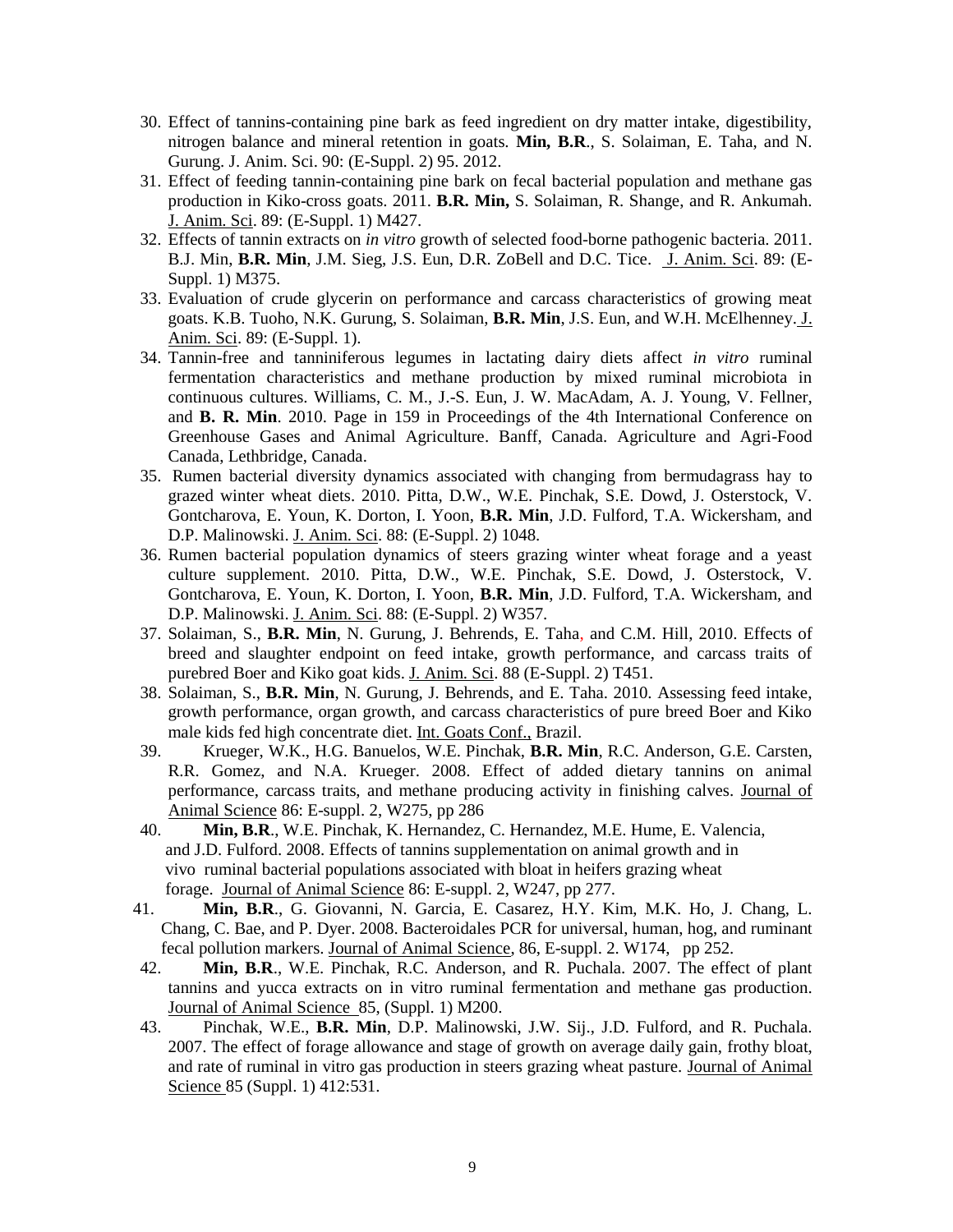- 44. Valentin, K.A.H. **B.R. Min**, E. Valencia, A. Rodriguez, W.E. Pinchak, J.E. Miller, and J.P. Muir. 2007. In vitro larval activity and in vivo gastro-intestinal parasites infestation in goats grazing tropical legumes. Journal of Animal Science 85 (Suppl. 1) 433: 595.
- 45. Malinowski, D.P., B.A. Kramp, **B.R. Min**, J. Baker, W.E. Pinchak, and J.C. Rudd. 2006. Physiological and morphological traits for selection of dual-use wheat with improved forage production. p. 246-247. In R.C. Schwartz, R.L. Baumhardt, and J.M. Bell (eds.). Proc. 28th Southern Conservation Systems Conf., 26-28 June 2006. Amarillo, Texas. USDA-ARS Conservation and Production Research Laboratory Report No. 06-1, Bushland, TX.
- 46. Sij, J., Lemon, K., Pinchak, W. and **Min, B.R**. 2006. Invited Presentation. Fluid Fertilizer Forum. "Nitrogen Management in No-till and Conventional-till Dual-Purpose Wheat/Stocker Production Systems". 13-14 Feb., 2006, Scottsdale, AZ.
- 47. Sij, J., Lemon, K., Pinchak, W. and **Min, B.R**. 2006. "Nitrogen Management in No till and Conventional-till Dual-Purpose Wheat/Stocker Production Systems". Proc. Fluid Fertilizer Forum. 13-14 Feb 2006. Scottsdale, AZ.
- 48. **Min, B.R.**, Anderson, R.A. and Pinchak, W.E. 2005. In vitro growth and gas production of rumen bacteria and potential bloat mitigation with condensed tannins in winter wheat. Gastrointestinal Function Conference. Chicago, 30.
- 49. **Min, B.R.,** Pinchak, W.E., Fulford, J.D., and Puchala, R. 2005. Effect of feed additives on in vitro and in vivo rumen protein characteristics and frothy bloat dynamics in steers grazing wheat pasture. Gastrointestinal Function Conference. Chicago, 33.
- 50. **Min, B.R**., Pinchak, W.E., and Fulford, J.D. 2005. In vitro and in vivo rumen fermentation and gas production: influence of corn and mineral oils and their bloat potential. Proc. Western Section, American Society of Animal Science, 56:369-371.
- 51. Pinchak, W.E. and **Min, B.R**. 2005. The effect of bloat on ingestive behavior patterns of steers grazing wheat forage. Proc. Western Section, American Society of Animal Science. 56:61-64.
- 52. Pinchak, W.E., **Min, B.R.,** D.P. Malinowski, Fulford, J.D., et al. 2005. Re-evaluation of the frothy bloat complex in cattle grazing winter wheat in the southern plains: evolution of a new integrated research paradigm. Gastrointestinal Function Conference. Chicago, 36.
- 53. Robinson, D.L., Sij, J.W., Pinchak, W.E., Malinowski, **Min, B.R.**, and Hill, R. 2005. Grazing and grain responses to residual and maintenance applications of phosphorus on winter wheat. Proc. Wheat and Stocker Cattle Field Day, Texas Agricultural Experiment Station, Vernon, TX.
- 54. Sij, J.W., Pinchak, W.E., Ott, J.P., **Min, B.R**., Malinowski, D.P., and Robinson, D.L. 2005. Wheat pasture response to maintenance phosphorus and nitrogen fertilizer in dual-use, wheat/stocker systems on the Texas Rolling plains. Belt Wide Cotton Conference.
- 55. Sij, J.W., Ott, J.P., Pinchak, W.E., and **Min B.R**. 2005. Nitrogen management in no-till and conventional till dual-purpose wheat/stocker production systems. Proc. Wheat and Stocker Cattle Field Day, Texas Agricultural Experiment Station, Vernon, TX.
- 56. **Min, B.R**., Pinchak, W.E., Fulford, J.D., Puchala, R., and Gill, R.J. 2004. Wheat pasture bloat dynamics and mitigation with tannins. Journal of Animal Science 82 (Suppl. 2) 23:92.
- 57. **Min, B.R.,** Miller, D., Loetz, E., Tomita, G., Hart, S.P. and Sahlu, T. 2003. Direct effects of condensed tannins on gastrointestinal nematodes in grazing Angora goats. J. Anim. Sci. 81 (Suppl. 2) 23:90
- 58. Puchala, R., **Min, B.R**., Goetch, A. and Sahlu, T. 2003. The effect of condensed tannins on methane gas emission in goats. J. Animal Sci. 81 (Suppl. 2) 18:70.
- 59. Soryal, K., Zeng, S., Hart, S., **Min, B.R**., and Tesfai. K. 2003. Fatty acid composition of milk and Domiati cheese from grazing Alpine goats during a whole lactation. J. Anim. Sci. 81 (Suppl. 2) 28:108.
- 60. Joemat, R. Goetsch, A.L., Horn, G.W., Sahlu, T., Puchala, R., **Min, B.R**., Luo, J. & Smuts,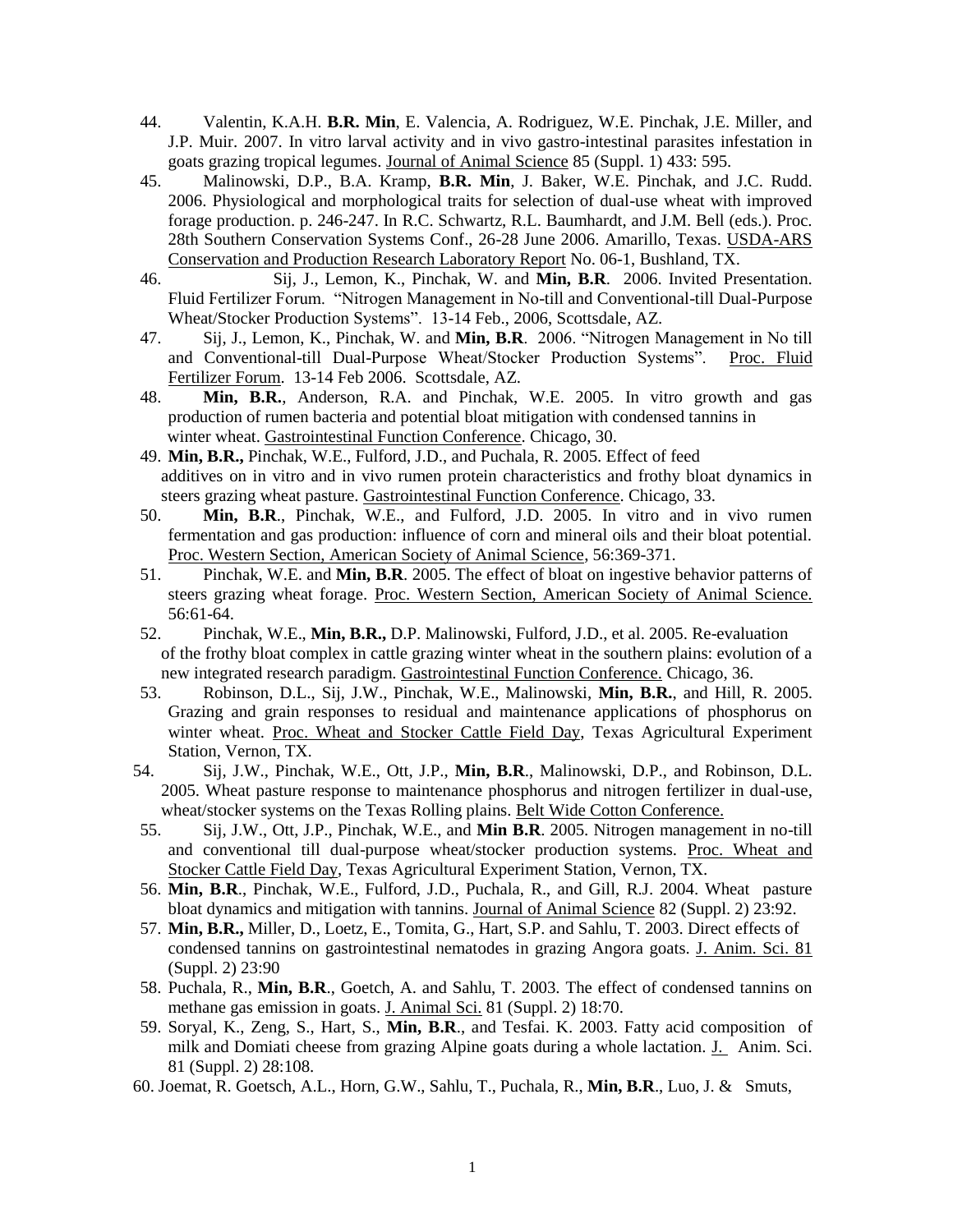M. 2003. Growth of yearling meat goat doelings with changing plane of nutrition. J. Anim. Sci. 81 (Suppl. 2) 25:97.

 61.**Min, B.R**., and Hart, S.P. 2002. Tannins for suppression of internal parasites (invited paper). J. Anim. Sci. 80 (Suppl. 1):145:578.

 62. **Min, B.R.**, Tomita, G., Hart, S. P., Pomroy, W. and Sahlu, T. 2002. The effect of diet on somatic cell count, mastitis and gastro-intestinal parasite infestation in dairy goats. J. Anim. Sci. 80 (Suppl. 2), 30:116.

63. **Min, B.R.,** Soryal, K.A., Hart, S.P., Zeng, S., Sahlu, T. 2002. The effect of diet on milk production, lactation curve, composition and its processing characteristics in dairy goats. J. Anim. Sci. 80 (Suppl. 1):317:1269.

64. **Min, B.R**., Pomroy, W.E., Hart, S. and Sahlu, T. 2002. The effect of condensed tannins on gastrointestinal parasite infection in grazing wether goats. J. Anim. Sci. 80 (Suppl. 1):31:123

65. **Min, B.R.** Attwood, G.T., Barry, T.N. and McNabb, W.C. 2002. The effect of condensed tannins from *Lotus corniculatus* on the proteolytic activities and growth of rumen bacteria. J. Anim. Sci. 80 (Suppl. 1):399:1602.

66. Pomroy, W.E., Hart, S. and **Min, B.R**. 2002. Titration of efficacy of Ivermectin and Moxidectin against an ivermectin-resistant *Haemonchus conto*rtus derived from goats in the field. J. Anim. Sci. 80 (Suppl. 2), 30:117.

- 67. Soryal, K.A., Zeng, S., Hart, S., **Min, B.R.,** Bah, B., Sahlu, T., Goetsch, A. and Puchala, R. 2002. Goat milk constituents and processing characteristics with different feeding systems. J. Anim. Sci. 80 (Suppl. 2), 110:28.
- 68. Soryal, K.A., Zeng, S.S., **Min, B.R**., Hart, S., Bah, B. and Tesfai, K. 2002. Effect of feeding systems on composition and organoleptic quality of goat milk cheese. J. Anim. Sci. 80 (Suppl. 1). 149:595.
- 69. Soryal, K.A., Zeng, S.S., **Min, B.R**., Hart, S., Tesfai, K. and Sahlu, T. 2002. Effect of pasture feeding and lactation stage on the biochemical composition of goat milk and cheese flavor. J. Anim. Sci. 80 (Suppl. 1). 193:770.
- 70. Pomroy, W. E., Hart, S.P. and **Min, B.R**. 2002. Rotational grazing as a parasite management tool for goats. J. Anim. Sci. 80 (Suppl. 1). 193:771.  $3<sup>rd</sup>$  Int. Conf., Novel Approaches – A workshop meeting on helminth control in livestock in the new millenium, pp 18, Moredun, PZ.
- 71. Hart, S.P., and **Min, B.R.** 2002. Forage based dairy goat management. Goats Field Day, E (Kika) dela Garza Institute for Goat Research, Langston University, April,
- 72. **Min, B.R**., Hart, S.P. and Sahlu, T. 2001. Sustainable dairy goat production from forages. J. Anim. Sci., 79 (Suppl. 2): 32-33.
- 73. **Min, B.R**., Hart, S.P. and Barry, T.N. 2001. Condensed tannins and ruminant nutrition (Invited paper). J. Anim. Sci. 79 (Suppl. 2), 31.
- 74. **Min, B.R**., Attwood, G.T., Barry, T.N. and McNabb, W. 2001. The effect of condensed tannins on proteolytic rumen bacterial populations and on nitrogen flux into the abomasum of sheep. J. Anim. Sci. 79 (Suppl. 1), 163: 676.
- 75. **Min, B.R**., Puchala, R. and Hart, S.P. 2001. Effects of diet on milk allantoin and its relationship with milk production in dairy goats. J. Anim. Sci. 79 (Suppl. 1), 163: 360:1492.
- 76. Hart, S.P. and **Min, B.R**. 2001. Effects of concentrate and forage on milk production and quality. American Dairy Goat Association. Fortland.
- 77. Fernandez, J.M., **Min, B.R**. & Barry, T.N. 2000. Goat production and marketing in New Zealand: Similarities with the meat goat industry in the Gulf Coast region. Journal of Animal Science 78 (Supp.1).

78. Fernandez, J. M. and **Min B.R.** 2000. Meat goat production and marketing opportunities in the United States: Lessons from Down-Under. Proceedings of the Third Annual Missouri Goat Marketing Conference, Lincoln University, Marshfield,